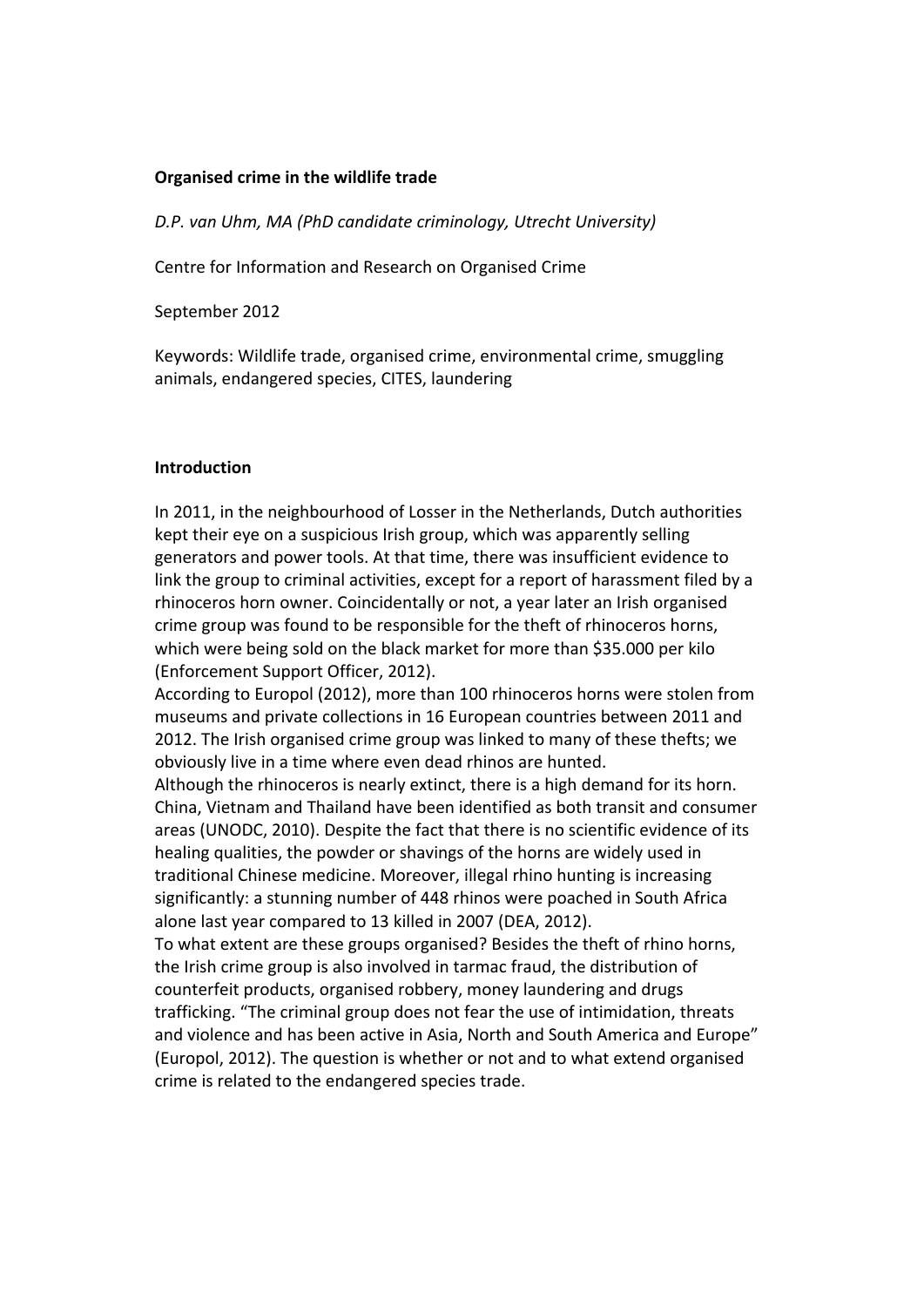## **Organised crime**

While there is only a small number of criminological studies on the illegal wildlife trade, it looks as if organised crime organisations are involved in the wildlife trade (UNODC, 2010). According to Europol (2011) criminal organisations from Asia, Central and South America deliver endangered species and derivatives of endangered species – such as reptiles, birds and traditional Chinese medicines – to several companies across the European Union (EU), particularly in North West Europe (Europol, 2011; Sun Wyler & Sheikh, 2009). Within North West Europe criminal organisations cooperate with breeders in other Member States to launder 'wild caught' animals, using false documents to trade them as captive bred on the legitimate market (Clark, 2008; Europol, 2011). According to a series of U.N. studies on the illicit traffic of wildlife, wildlife experts claim that Chinese, Japanese, Italian, and Russian organised crime syndicates are heavily involved in illegal wildlife trade. Triad societies, such as the Wo Shing Wo group, 14K and the Japanese Yakuza have reportedly smuggled ivory, rhino horn, tigers, shark fin, abalone and whale meat. Moreover, the Neapolitan Mafia is said to be behind illegal trading in endangered parrots, and most of the caviar business is reportedly controlled by Russian organised crime (CRS, 2008; ECOSOC, 2002).

Within the EU organised crime groups involved in drug trafficking, the facilitation of illegal immigration, fraud, THB and the distribution of counterfeit products are now active in the wildlife trade along routes established for other types of illicit commodity (Europol, 2011).

Apparently, the illicit traffic in wildlife may exhibit at least a high degree of transnational organisation.

### **Networks**

The chain of the trade, from capture to the market, often covers flexible distribution lines and networks of intermediaries, from harvesters through middlemen and on to wholesalers, exporters, processors and retailers, and may involve intermediate destinations (GFI, 2011; Liddick, 2011). For example, until 2006 the Netherlands legally imported around 100.000 endangered birds each year. From that year on, endangered birds are hardly legally imported into the EU and the Netherlands in particular (WCMC, 2012), because of the import ban and EU protection measures in response to the growing threat of avian influenza (2005/94/EG; Nijman, 2010). According to the Dutch Crime Squad (2012), organised crime groups immediately filled the gap with illegal bird trade to the Netherlands; couriers smuggled birds from Suriname through Spain into the Netherlands several times a month.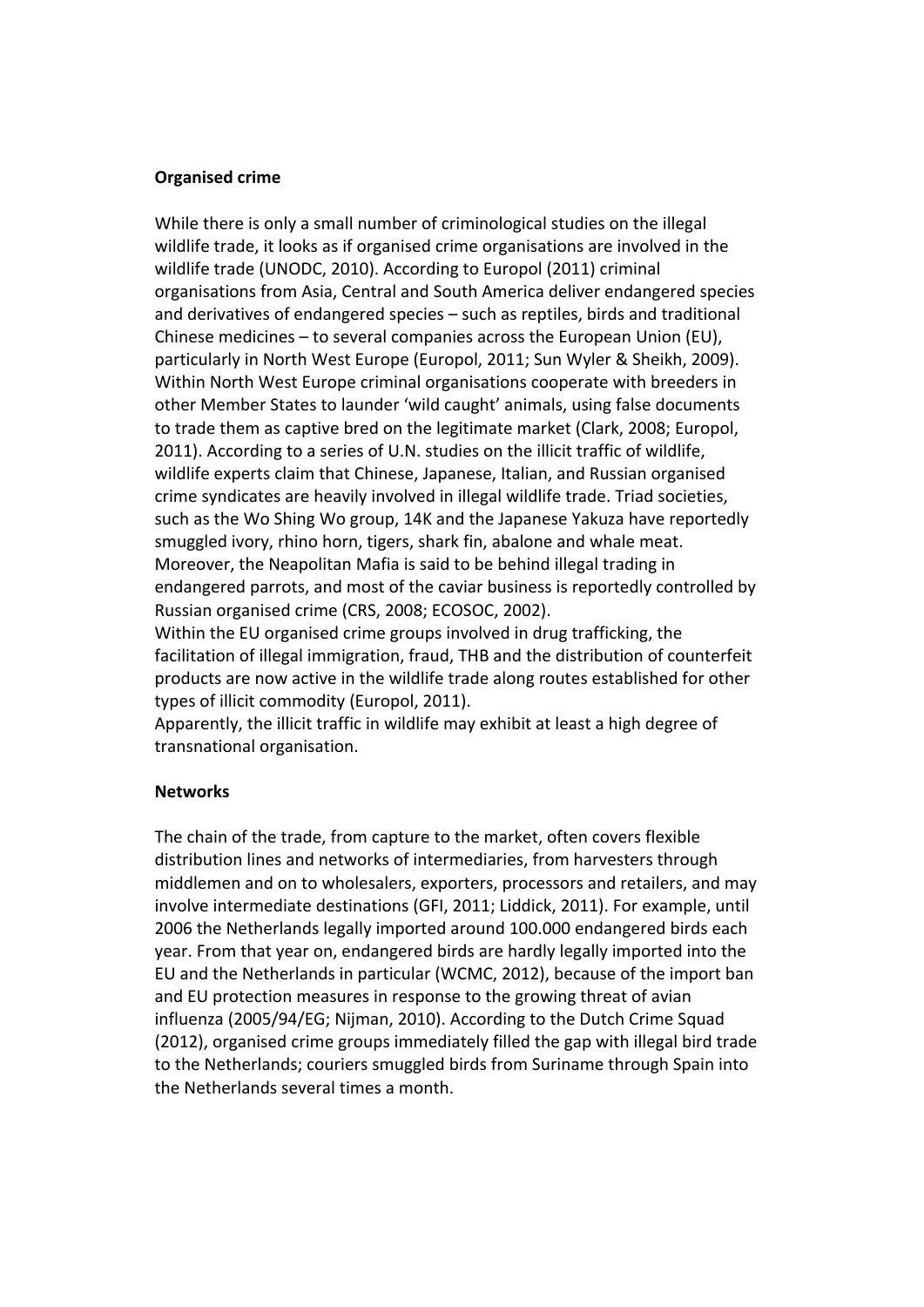In general, Africa, Asia, South America, Central America and Eastern Europe are range states and North America, Western Europe, the Middle East, Japan and Singapore are consumer states. Some countries are both import and export countries, such as China, Australia, Canada and South Africa (Liddick, 2011). The Netherlands is a transit country as well (Van Uhm, 2009). Routes used in the illegal wildlife trade are often complex, where specimens may be transported to a variety of intermediate destinations with weak enforcement efforts or priorities and regulatory loopholes. Especially the free trade agreement between EU states seems to provide opportunities for the illegal wildlife trade (Cowdrey, 2002; CRS, 2008).

# **Smuggling\***

According to the Dutch Crime Squad (2012), crime investigation demonstrates that crime networks dealing with the smuggling of animals such as birds or reptiles to the Netherlands use a *modus operandi* similar to that of drug traffickers. A common method is to hide the animals or products in concealed compartments in luggage or on the smuggler's body. The similarities with drug smuggling are obvious here (Elliott, 2011; South & Wyatt, 2011). There have been accounts of customs officers in airports stopping smugglers with birds literally strapped to their legs, with reptiles in their underpants and turtles in their luggage (Schneider, 2012). Recently, three suspects were convicted for illegal import of native protected bird species from Curaçao to the Netherlands and of participation in a criminal organisation. The birds were squeezed into plastic crates without water and food, and transported in the hand luggage (Traffic, 2011). Note that the structure and nature of the wildlife trade is species-dependent: smuggling a parrot requires a different technique than hiding 50 ivory tusks.

Nevertheless, the more animal species are becoming endangered, the greater the commercial value on the illicit market and the incentive for trafficking. Some animal parts are worth more than their weight in gold (UNICRI, 2009; UNODC, 2010). For example, rare macaws may be worth more than \$40,000, tiger skins are being sold on the black market for \$35,000 and rhino horns cost between \$35,000 and \$45,000 per kilo (Van Uhm, 2012). Besides that, the illegal wildlife trade is said to be in the financial top three illegal enterprises worldwide, along with the global drug trade and the trade in illegal arms (ECOSOC, 2003; ICCWC, 2012), with an estimated value of between \$10 billion and \$20 billion annually (McMurray, 2008; Interpol, 2012).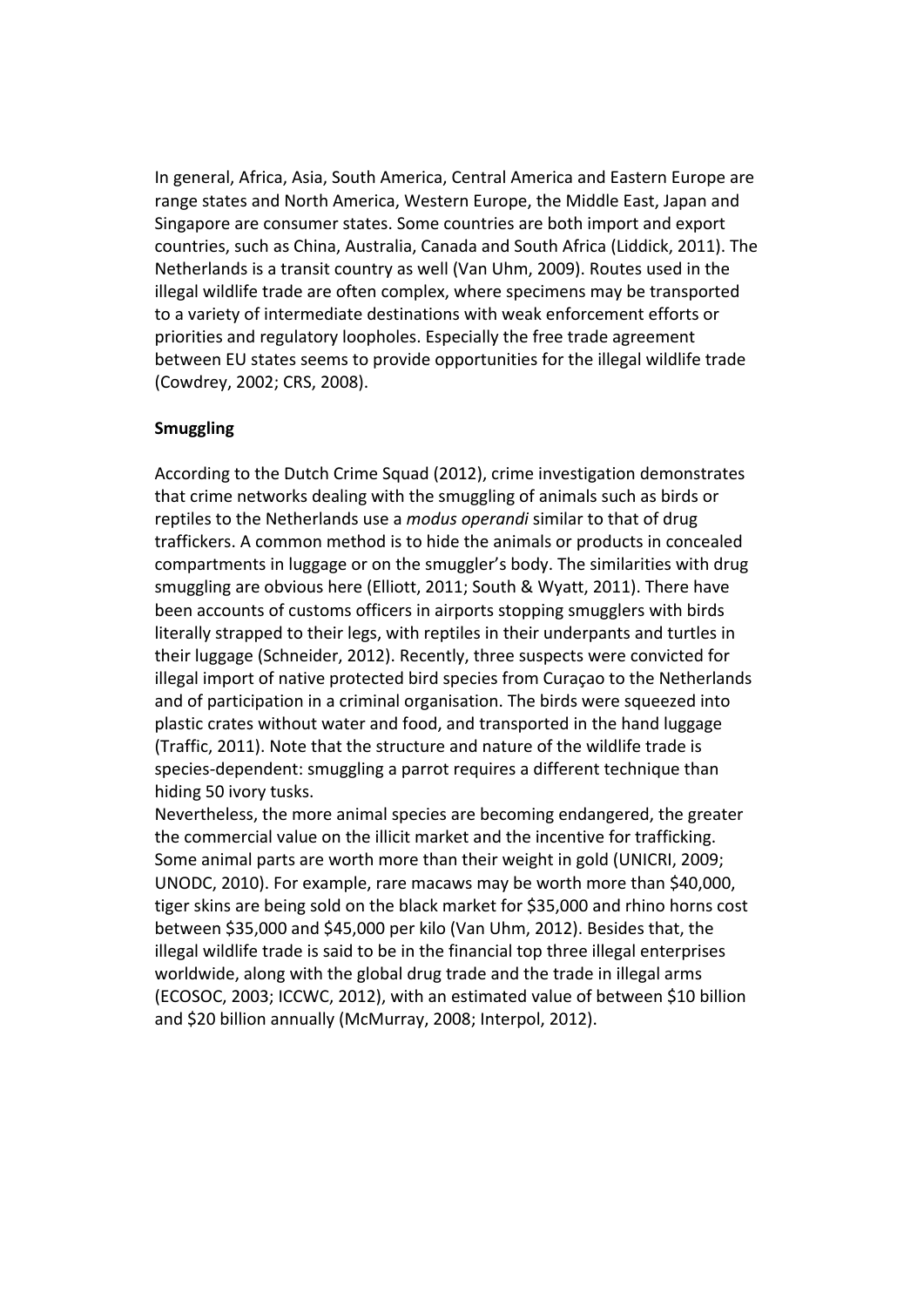## **Conclusion**

The wildlife trade is a growing business, which is driven by significant demand for live specimens and animal parts. The Netherlands operates as a hub between Europe and the rest of the world. Some animal parts are worth more than their weight in gold and it is not uncommon for criminal organisations to be linked to the illegal wildlife trade. Dedicated organised crime groups may trade in endangered species (or parts thereof) and often exploit legitimate business structures to facilitate the importation and retail of specimens. Corrupted officials, established transit hubs and networks of couriers indicate a high level of organisation and the notably profitable business may be highly attractive to crime groups. Further research is necessary to identify the structure and networks in the illegal wildlife trade.

### **Literature**

Clark, W. (2008) Testimony of William Clark to the U.S. House of Representatives Committee on Natural Resources. Hearing on poaching American security: Impacts of illegal wildlife trade, before the Committee on Natural Resources. Washington (DC), USA: House of Representatives.

Congressional Research Service (2008) International Illegal Trade in Wildlife: Threats and U.S. Policy. Washington (DC), USA: CRS.

Cowdrey, D. (2002) Switching channels: Wildlife trade routes into Europe and the UK. Wolverhampton, UK: University of Wolverhampton.

Department environmental affairs South Africa (2012) Update on rhino poaching statistics. Cape Town, SA: Department environmental affairs South Africa, 17-07-2012.

Economic and Social Council United Nations (2002) Progress made in the implementation of Economic and Social Council resolution 2001/12 on illicit trafficking in protected species of wild flora and fauna. p. 9-12.

Dutch Crime Squad, interview 2012, the Netherlands.

Economic and Social Council United Nations (2003) Illicit trafficking in protected species of wild flora and fauna and illicit access to genetic resources, report of the Secretary-General, 4 March 2003 (E/CN.15/2003/8).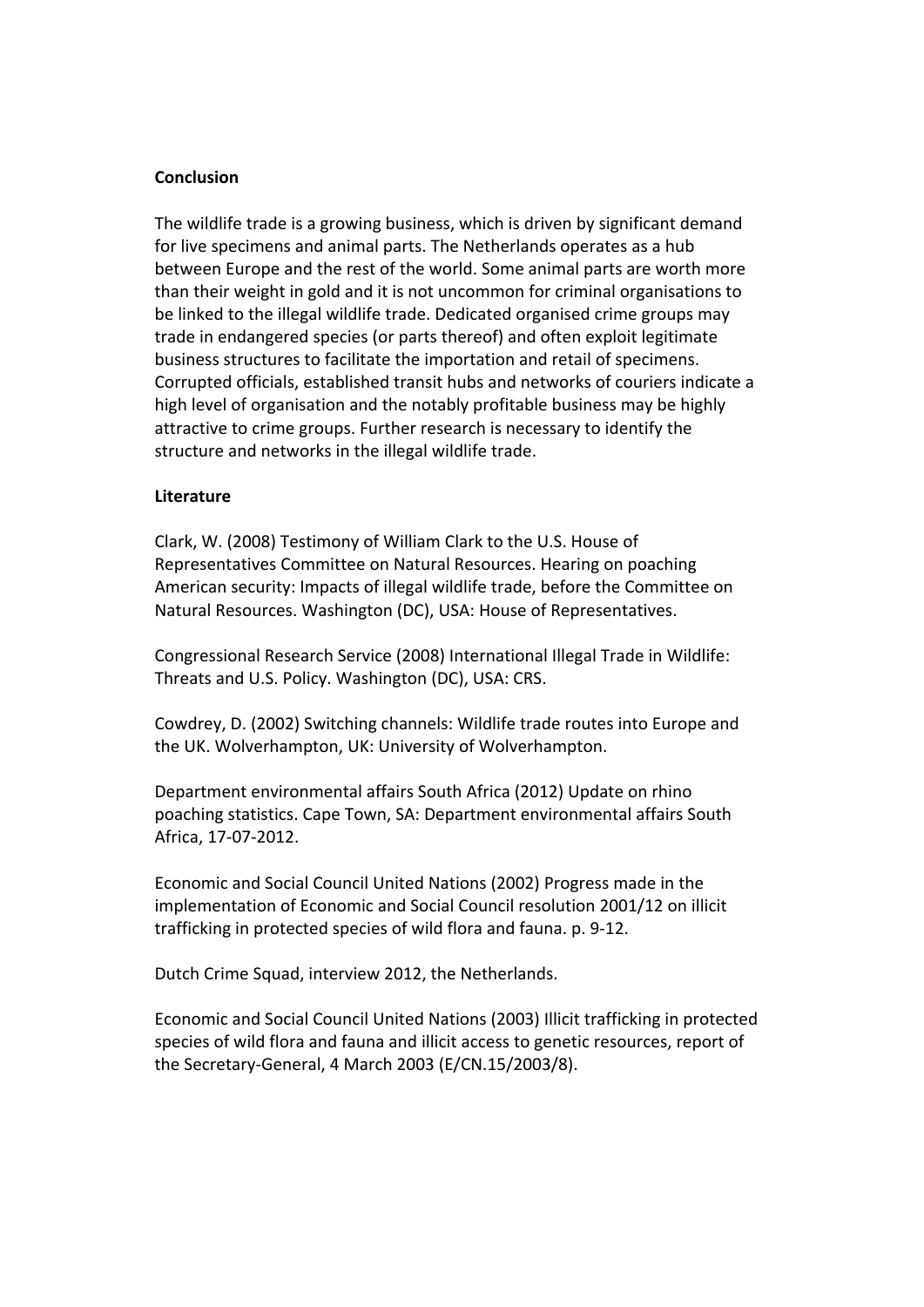Elliott, L. (2011) Transnational environmental crime: applying network theory to an investigation of illegal trade, criminal activity and law enforcement responses. Canberra, AU: The Australian National University.

Enforcement Support Officer, interview 2012, the Netherlands.

Europol (2011) Organised Crime Threat Assessment (OCTA). The Hague, NL: Europol, 2011.

Europol (2012) OC-Scan Policy Brief. Involvement of an Irish mobile OCG in the illegal trade in rhino horn. The Hague, NL: Europol, June 2012. File nr. 2521-86.

International Consortium on Combating Wildlife Crime (2012) Wildlife and Forest Crime. Analytic Toolkit. Vienna, AT: United Nations Office on Drugs and Crime

International Criminal Police Organization (2012) World Model UN 2012. Lyon, FR: Interpol.

Global Financial Integrity (2011) Transnational Crime In The Developing World. Washington (DC), USA: GFI.

Liddick, D.R. (2011) Crimes against nature. Illegal industries and the global environment. Oxford, UK: Praeger Publishers.

McMurray, C. (2008) Testimony of Claudia McMurray to the U.S. House of Representatives Committee on Natural Resources (5 March) Hearing on poaching American security: Impacts of illegal wildlife trade, before the Committee on Natural Resources. Washington (DC), USA: House of Representatives.

Nijman, V. (2010) An overview of international wildlife trade from Southeast Asia. Biodiversity and Conservation, 19:1101-1114.

Schneider, J.L. (2012) Sold into extinction. the global trade in endangered species. Oxford, UK: Paeger Publishers.

South, N. and Wyatt, T. (2011) Comparing Illicit Trades in Wildlife and Drugs: An Exploratory Study, Deviant Behavior, 32:6, 538-561.